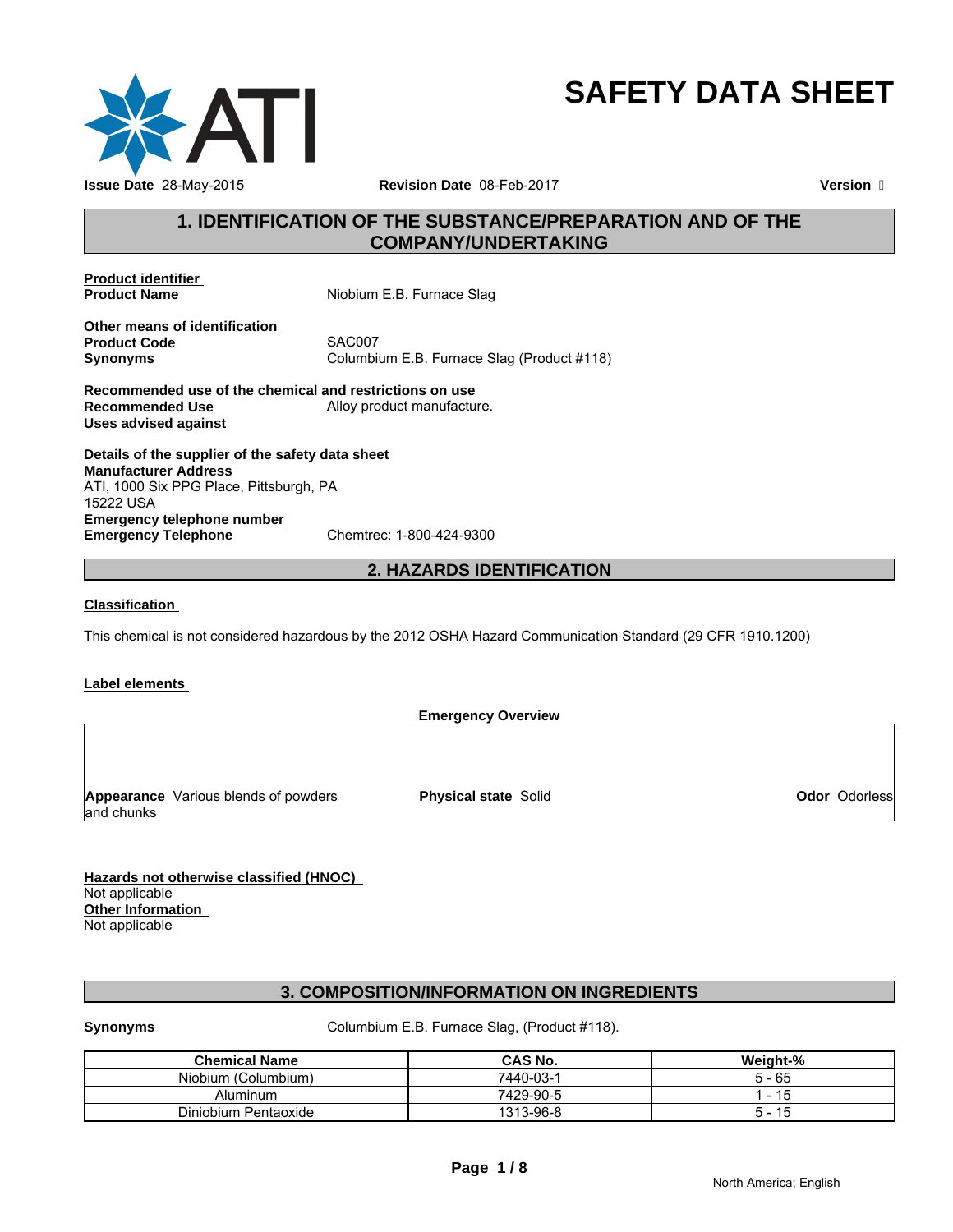| Aluminum Oxide          | 1344-28-1  | 1 - 13  |
|-------------------------|------------|---------|
| Zirconium Dioxide       | 1314-23-4  | 1 - 10  |
| Hafnium Dioxide         | 12055-23-1 | $0 - 5$ |
| <b>Titanium Dioxide</b> | 13463-67-7 | $0 - 5$ |
| Barium Aluminate        | 12254-17-9 | $0 - 2$ |
| Ditantalum Pentaoxide   | 1314-61-0  | ი -     |

# **4. FIRST AID MEASURES**

| <b>First aid measures</b>                                   |                                                                                                                                                        |
|-------------------------------------------------------------|--------------------------------------------------------------------------------------------------------------------------------------------------------|
| Eye contact                                                 | In the case of particles coming in contact with eyes during processing, treat as with any<br>foreign object.                                           |
| <b>Skin Contact</b>                                         | None under normal use conditions.                                                                                                                      |
| <b>Inhalation</b>                                           | If excessive amounts of smoke, fume, or particulate are inhaled during processing, remove<br>to fresh air and consult a qualified health professional. |
| Ingestion                                                   | IF SWALLOWED: Call a POISON CENTER or doctor/physician if you feel unwell.                                                                             |
| Most important symptoms and effects, both acute and delayed |                                                                                                                                                        |
| <b>Symptoms</b>                                             | None anticipated.                                                                                                                                      |
|                                                             | Indication of any immediate medical attention and special treatment needed                                                                             |
| Note to physicians                                          | Treat symptomatically.                                                                                                                                 |
|                                                             | <b>5. FIRE-FIGHTING MEASURES</b>                                                                                                                       |
| Suitable extinguishing media<br>Non-combustible.            |                                                                                                                                                        |

**Unsuitable extinguishing media** Non-combustible.

# **Specific hazards arising from the chemical**

Non-combustible.

**Hazardous combustion products**Not applicable.

**Explosion data Sensitivity to Mechanical Impact** None. **Sensitivity to Static Discharge** None.

#### **Protective equipment and precautions for firefighters**

As in any fire, wear self-contained breathing apparatus pressure-demand, MSHA/NIOSH approved (or equivalent) respirator and full protective gear.

# **6. ACCIDENTAL RELEASE MEASURES**

#### **Personal precautions, protective equipment and emergency procedures**

| <b>Personal precautions</b>      | Use personal protective equipment as required.          |
|----------------------------------|---------------------------------------------------------|
| For emergency responders         | Use personal protective equipment as required.          |
| <b>Environmental precautions</b> |                                                         |
| <b>Environmental precautions</b> | Collect spillage to prevent release to the environment. |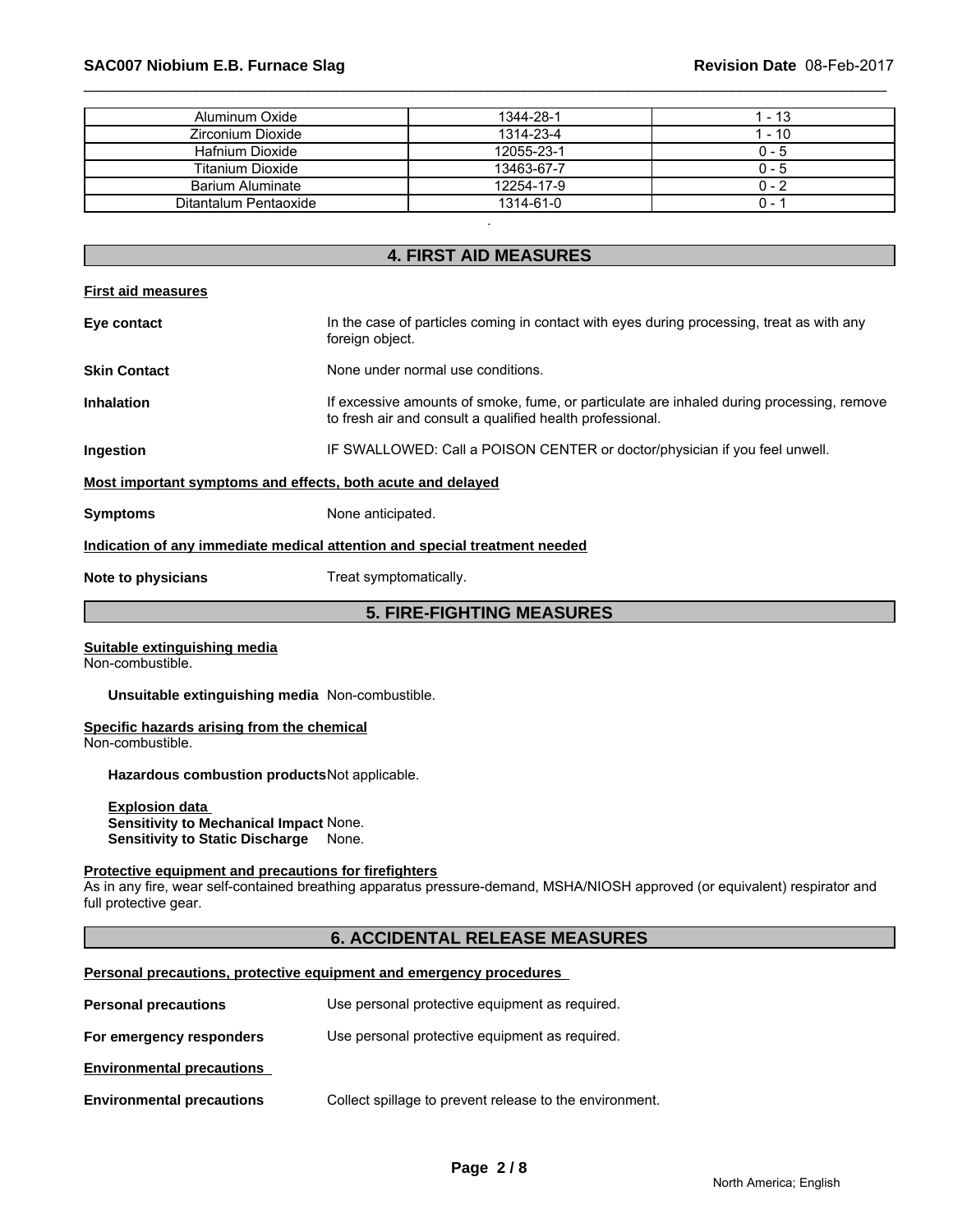#### **Methods and material for containment and cleaning up**

**Methods for containment** Prevent further leakage or spillage if safe to do so.

**Methods for cleaning up** Sweep or shovel material into dry containers. Avoid creating uncontrolled dust.

# **7. HANDLING AND STORAGE**

#### **Precautions for safe handling**

Advice on safe handling **Handle in accordance with good industrial hygiene and safety practice.** 

### **Conditions for safe storage, including any incompatibilities**

**Storage Conditions** Keep in properly labeled containers.

**Incompatible materials** None known.

# **8. EXPOSURE CONTROLS/PERSONAL PROTECTION**

#### **Control parameters**

| <b>Chemical Name</b>    | <b>ACGIH TLV</b>                             | <b>OSHA PEL</b>                              |
|-------------------------|----------------------------------------------|----------------------------------------------|
| Niobium (Columbium)     |                                              |                                              |
| 7440-03-1               |                                              |                                              |
| Diniobium Pentaoxide    |                                              |                                              |
| 1313-96-8               |                                              |                                              |
| Aluminum                | TWA: 1 mg/m <sup>3</sup> respirable fraction | TWA: 15 mg/m <sup>3</sup> total dust         |
| 7429-90-5               |                                              | TWA: 5 mg/m <sup>3</sup> respirable fraction |
| Aluminum Oxide          | TWA: 1 mg/m <sup>3</sup> respirable fraction | TWA: 15 mg/m <sup>3</sup> total dust         |
| 1344-28-1               |                                              | TWA: 5 mg/m <sup>3</sup> respirable fraction |
| Zirconium Dioxide       | STEL: 10 mg/m <sup>3</sup> Zr                | TWA: $5 \text{ mg/m}^3$ Zr                   |
| 1314-23-4               | TWA: $5 \text{ mg/m}^3$ Zr                   | (vacated) STEL: 10 mg/m <sup>3</sup> Zr      |
| <b>Titanium Dioxide</b> | TWA: 10 mg/m <sup>3</sup>                    | TWA: 15 mg/m <sup>3</sup> total dust         |
| 13463-67-7              |                                              |                                              |
| Hafnium Dioxide         | TWA: $0.5$ mg/m <sup>3</sup> Hf              |                                              |
| 12055-23-1              |                                              |                                              |
| Barium Aluminate        |                                              |                                              |
| 12254-17-9              |                                              |                                              |
| Ditantalum Pentaoxide   |                                              | TWA: 5 $mq/m3$ dust                          |
| 1314-61-0               |                                              |                                              |

#### **Appropriate engineering controls**

| <b>Engineering Controls</b>           | Avoid generation of uncontrolled particles.                                                                                                                                                                                                                                                                                                                                    |
|---------------------------------------|--------------------------------------------------------------------------------------------------------------------------------------------------------------------------------------------------------------------------------------------------------------------------------------------------------------------------------------------------------------------------------|
|                                       | Individual protection measures, such as personal protective equipment                                                                                                                                                                                                                                                                                                          |
| <b>Eye/face protection</b>            | When airborne particles may be present, appropriate eye protection is recommended. For<br>example, tight-fitting goggles, foam-lined safety glasses or other protective equipment that<br>shield the eyes from particles.                                                                                                                                                      |
| Skin and body protection              | Wear protective gloves.                                                                                                                                                                                                                                                                                                                                                        |
| <b>Respiratory protection</b>         | When particulates/fumes/gases are generated and if exposure limits are exceeded or<br>irritation is experienced, proper approved respiratory protection should be worn.<br>Positive-pressure supplied air respirators may be required for high airborne contaminat<br>concentrations. Respiratory protection must be provided in accordance with current local<br>requlations. |
| <b>General Hygiene Considerations</b> | Handle in accordance with good industrial hygiene and safety practice.                                                                                                                                                                                                                                                                                                         |

# **9. PHYSICAL AND CHEMICAL PROPERTIES**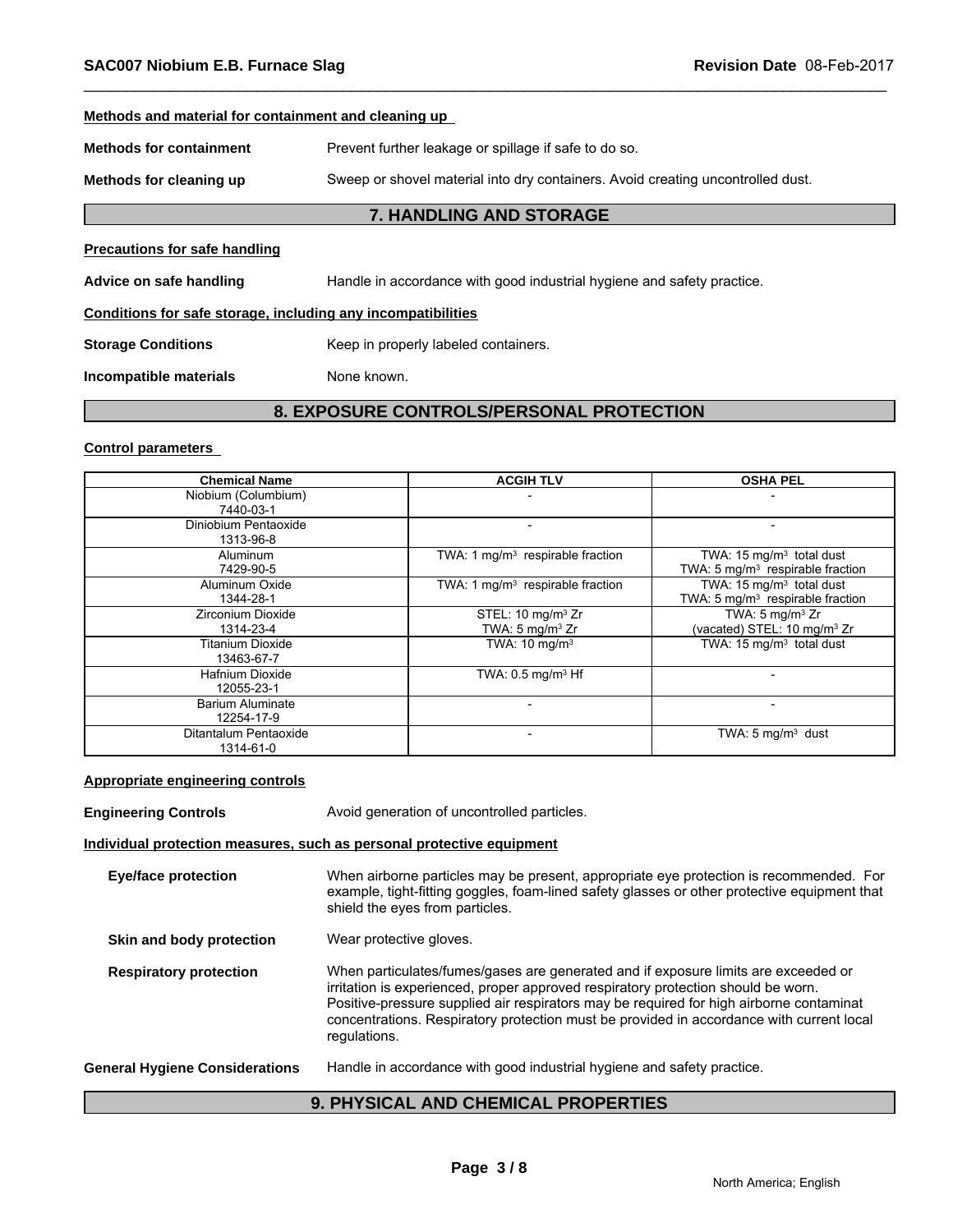#### **Information on basic physical and chemical properties**

| <b>Physical state</b>               | Solid                                     |                       |                |
|-------------------------------------|-------------------------------------------|-----------------------|----------------|
| Appearance                          | Various blends of powders and chunks Odor |                       | Odorless       |
| <b>Color</b>                        | metallic gray or silver                   | <b>Odor threshold</b> | Not applicable |
|                                     |                                           |                       |                |
| <b>Property</b>                     | <b>Values</b>                             | Remarks • Method      |                |
| рH                                  |                                           | Not applicable        |                |
| <b>Melting point/freezing point</b> | 1800 °C / 3270 °F                         | Not applicable        |                |
| Boiling point / boiling range       |                                           | Not applicable        |                |
| <b>Flash point</b>                  |                                           |                       |                |
| <b>Evaporation rate</b>             |                                           | Not applicable        |                |
| Flammability (solid, gas)           |                                           | Not flammable         |                |
| <b>Flammability Limit in Air</b>    |                                           | Not applicable        |                |
| <b>Upper flammability limit:</b>    |                                           |                       |                |
| Lower flammability limit:           |                                           |                       |                |
| Vapor pressure                      |                                           | Not applicable        |                |
| Vapor density                       |                                           | Not applicable        |                |
| <b>Specific Gravity</b>             | $5 - 7$                                   | Not applicable        |                |
| <b>Water solubility</b>             | Insoluble                                 | Not applicable        |                |
| Solubility in other solvents        |                                           |                       |                |
| <b>Partition coefficient</b>        |                                           | Not applicable        |                |
| <b>Autoignition temperature</b>     |                                           | Not applicable        |                |
| <b>Decomposition temperature</b>    |                                           | Not applicable        |                |
| <b>Kinematic viscosity</b>          |                                           | Not applicable        |                |
| <b>Dynamic viscosity</b>            |                                           |                       |                |
| <b>Explosive properties</b>         | Not applicable                            |                       |                |
| <b>Oxidizing properties</b>         | Not applicable                            |                       |                |
|                                     |                                           |                       |                |
| <b>Other Information</b>            |                                           |                       |                |
|                                     |                                           |                       |                |
| Softening point                     |                                           |                       |                |
| <b>Molecular weight</b>             |                                           |                       |                |
| <b>VOC Content (%)</b>              | Not applicable                            |                       |                |
| <b>Density</b>                      |                                           |                       |                |
| <b>Bulk density</b>                 | 140-160 lb/ft3                            |                       |                |
|                                     |                                           |                       |                |

# **10. STABILITY AND REACTIVITY**

#### **Reactivity**  Not applicable

#### **Chemical stability**

Stable under normal conditions.

#### **Possibility of Hazardous Reactions**

None under normal processing.

**Hazardous polymerization** Hazardous polymerization does not occur.

# **Conditions to avoid**

Dust formation and dust accumulation.

#### **Incompatible materials**

None known.

### **Hazardous Decomposition Products**

Not applicable.

# **11. TOXICOLOGICAL INFORMATION**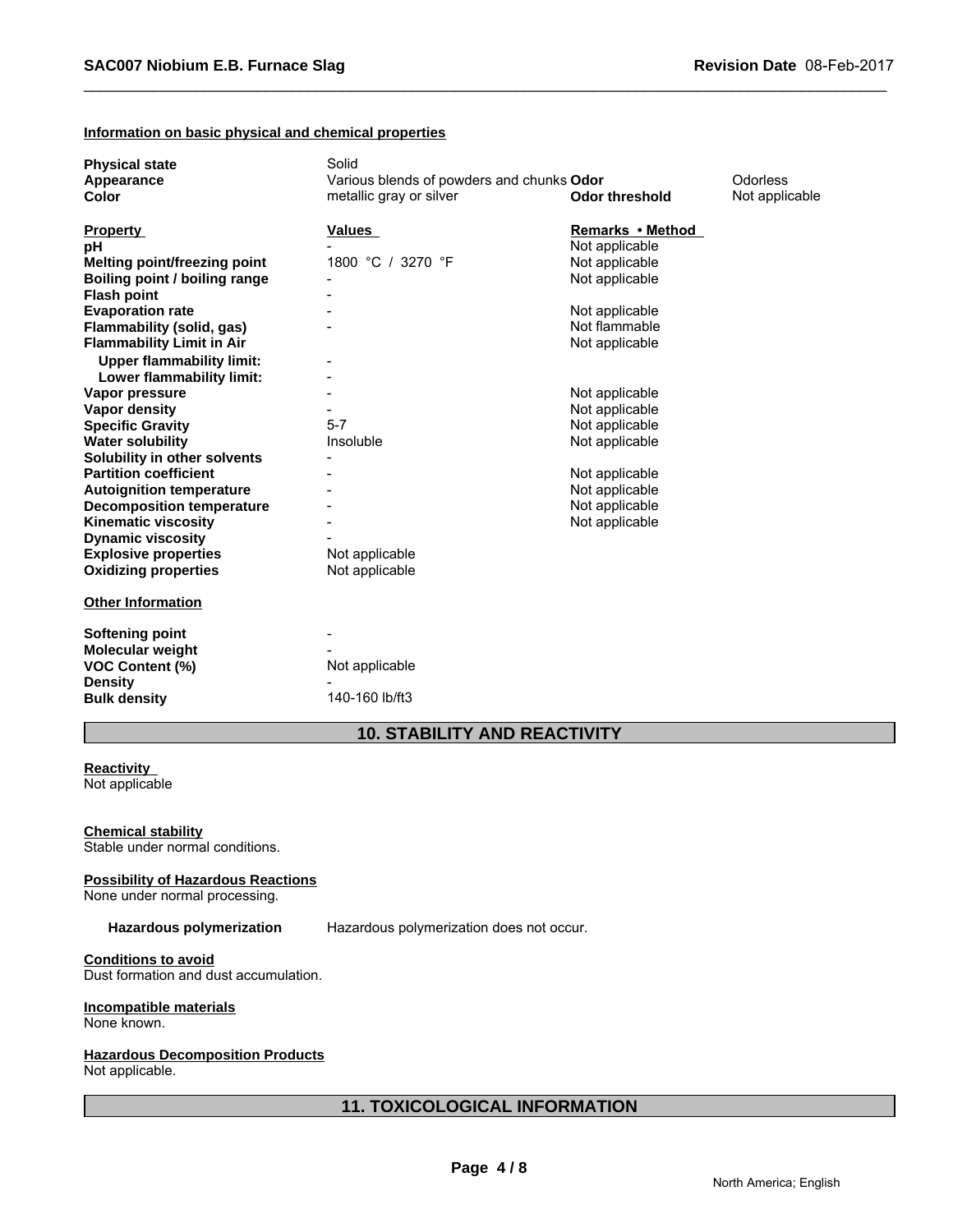# **Information on likely routes of exposure**

#### **Product Information**

| <b>Inhalation</b>   | Product not classified. |
|---------------------|-------------------------|
| Eye contact         | Product not classified. |
| <b>Skin Contact</b> | Product not classified. |
| Ingestion           | Product not classified. |

| <b>Chemical Name</b>                 | Oral LD50           | <b>Dermal LD50</b> | <b>Inhalation LC50</b> |
|--------------------------------------|---------------------|--------------------|------------------------|
| Niobium (Columbium)<br>7440-03-1     | $> 10,000$ mg/kg bw | > 2000 mg/kg bw    |                        |
| Diniobium Pentaoxide<br>  1313-96-8  | > 8000 mg/kg bw     |                    | $> 3.89$ mg/L          |
| Aluminum<br>17429-90-5               | 15,900 mg/kg bw     |                    | $> 1$ mg/L             |
| Aluminum Oxide<br>  1344-28-1        | 15,900 mg/kg bw     |                    | $7.6$ mg/L             |
| Zirconium Dioxide<br>1314-23-4       | >5000 mg/kg bw      |                    | $>4.3$ mg/L            |
| lTitanium Dioxide<br>13463-67-7      | >5,000 mg/kg bw     |                    |                        |
| Hafnium Dioxide<br>12055-23-1        | >2000 mg/kg bw      |                    | $>4.3$ mg/L            |
| Barium Aluminate<br>12254-17-9       |                     |                    |                        |
| Ditantalum Pentaoxide<br>  1314-61-0 | > 8000 mg/kg bw     |                    |                        |

#### **Information on toxicological effects**

**Symptoms** None known.

#### **Delayed and immediate effects as well as chronic effects from short and long-term exposure**

| <b>Acute toxicity</b>             | Product not classified. |
|-----------------------------------|-------------------------|
| <b>Skin corrosion/irritation</b>  | Product not classified. |
| Serious eye damage/eye irritation | Product not classified. |
| <b>Sensitization</b>              | Product not classified. |
| Germ cell mutagenicity            | Product not classified. |
| Carcinogenicity                   | Product not classified. |

| Chemical<br>l Name<br>. ан       | .<br>:GII<br>Δι. | <b>IARC</b> | ᄓ<br>. | ៱៰៶៲៱<br>uəı<br>п, |
|----------------------------------|------------------|-------------|--------|--------------------|
| Titanium.<br>$\sim$ .<br>Dioxide |                  | 2E<br>Group |        |                    |
| $\sim$<br>13463<br>3-D/-         |                  |             |        |                    |

**Reproductive toxicity Reproductive Product not classified.**<br> **STOT - single exposure** Product not classified. **STOT - single exposure** Product not classified.<br>**STOT - repeated exposure** Product not classified. **STOT - repeated exposure** Product not classified.<br> **Aspiration hazard** Product not classified. **Aspiration hazard** 

# **12. ECOLOGICAL INFORMATION**

## **Ecotoxicity**

This product as shipped is not classified for aquatic toxicity.

| - -<br>Chemical<br>™ Name | ∍plants<br>Algae/aguatic | Fish | oxicity to<br>πc  | THETSCAS<br>uruslacea |
|---------------------------|--------------------------|------|-------------------|-----------------------|
|                           |                          |      | oorganisms<br>mıc |                       |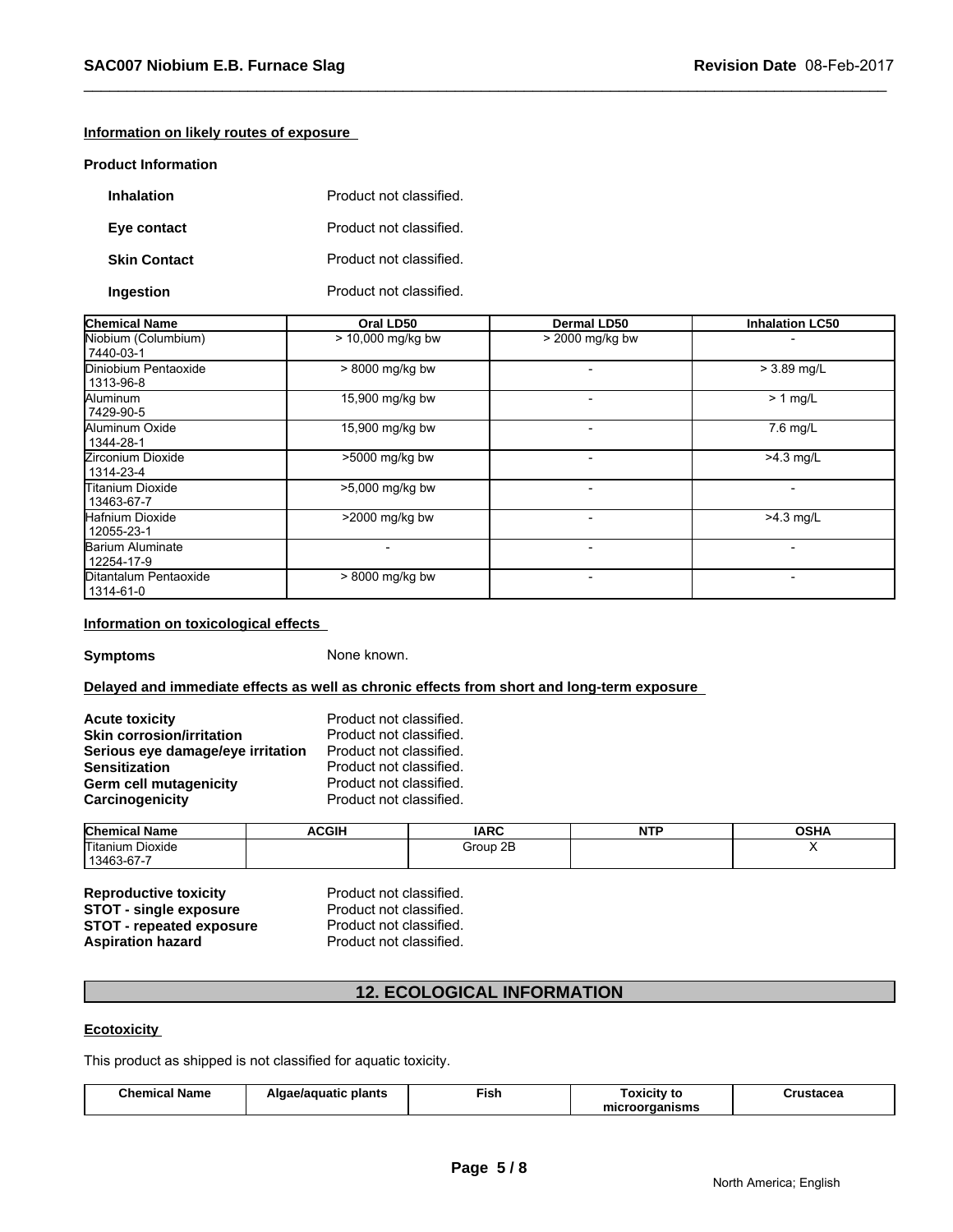| Niobium (Columbium)<br>7440-03-1 |                               |                              |                              |                              |
|----------------------------------|-------------------------------|------------------------------|------------------------------|------------------------------|
| Diniobium Pentaoxide             | The 72 h EC50 of              | The 96 h LC50 of Ditantalum  | The 3 h EC50 of Ditantalum   | The 48 h EC50 of             |
| 1313-96-8                        | Ditantalum pentaoxide to      | pentaoxide to Danio rerio    | pentaoxide for activated     | Ditantalum pentaoxide to     |
|                                  | Desmodesmus subspicatus       | was greater than or equal to | sludge was greater than      | Daphnia magna was greater    |
|                                  | was greater than 1 mg/L       | 1 mg/L.                      | 10,000 mg/L.                 | than or equal to 1 mg/L.     |
| Aluminum                         | The 96-h EC50 values for      | The 96 h LC50 of aluminum    |                              | The 48-hr LC50 for           |
| 7429-90-5                        | reduction of biomass of       | to Oncorhynchus mykiss       |                              | Ceriodaphnia dubia exposed   |
|                                  | Pseudokirchneriella           | was 7.4 mg of Al/L at pH 6.5 |                              | to Aluminium chloride        |
|                                  | subcapitata in AAP-Medium     | and 14.6 mg of Al/L at pH    |                              | increased from 0.72 to       |
|                                  | at pH 6, 7, and 8 were        | 7.5                          |                              | greater than 99.6 mg/L with  |
|                                  | estimated as 20.1, 5.4, and   |                              |                              | water hardness increasing    |
|                                  | 150.6 µg/L, respectively, for |                              |                              | from 25 to 200 mg/L.         |
|                                  | dissolved Al.                 |                              |                              |                              |
| Aluminum Oxide                   | The 96-h EC50 values for      | The 96 h LC50 of Aluminum    |                              | The 48-hr EC50 for           |
| 1344-28-1                        | reduction of biomass of       | chloride to Oncorhynchus     |                              | Ceriodaphnia dubia exposed   |
|                                  | Pseudokirchneriella           | mykiss ranged from 7.4 mg    |                              | to Aluminium chloride        |
|                                  | subcapitata in AAP-Medium     | of Al/L at pH 6.5 to 14.6 mg |                              | ranged from 1.9 to 2.6 mg/L  |
|                                  | at pH 6, 7, and 8 were        | of Al/L at pH 7.5. The 96-hr |                              | with pH ranging from 7.42 to |
|                                  | estimated as 20.1, 5.4, and   | <b>LC50 for Pimephales</b>   |                              | 8.13.                        |
|                                  | 150.6 µg/L, respectively, for | promelas exposed to          |                              |                              |
|                                  | dissolved Al.                 | Aluminum chloride ranged     |                              |                              |
|                                  |                               | from 1.16 to 44.8 mg/L with  |                              |                              |
|                                  |                               | water hardness increasing    |                              |                              |
|                                  |                               | from 25 to 200 mg/L.         |                              |                              |
| Zirconium Dioxide                | The 15 d NOEC of zirconium    | The 96 h LL50 of zirconium   |                              | The 48 h EC50 of zirconium   |
| 1314-23-4                        | dichloride oxide to Chlorella | dioxide to Danio rerio was   |                              | dioxide to Daphnia magna     |
|                                  | vulgaris was greater than     | greater than 100 mg/L.       |                              | was greater than 100 mg/L    |
|                                  | 200 mg/L                      |                              |                              |                              |
| <b>Titanium Dioxide</b>          | The 72 h EC50 of titanium     | The 96h LC50s values of      | The 3 h EC50 of titanium     | The 48 h LC50 of titanium    |
| 13463-67-7                       | dioxide to                    | titanium dioxide range from  | dioxide for activated sludge | dioxide to Daphnia magna     |
|                                  | Pseudokirchnerella            | greater than 100 mg TiO2/L   | were greater than 1000       | was greater than 100 mg of   |
|                                  | subcapitata was 61 mg of      | for Oncorhynchus mykiss to   | $mg/L$ .                     | <b>TiO2/L.</b>               |
|                                  | <b>TiO2/L.</b>                | greater than 1000 mg TiO2/L  |                              |                              |
|                                  |                               | for Pimephales promelas      |                              |                              |
| Hafnium Dioxide                  | The 72 h EC50 of Hafnium      | The 96 h LC50 of Hafnium     |                              | The 48 h EC50 of Hafnium     |
| 12055-23-1                       | dioxide in water to           | dioxide in water to Danio    |                              | dioxide to Daphnia magna     |
|                                  | Pseudokirchneriella           | rerio was greater than the   |                              | was greater than the         |
|                                  | subcapitata was was greater   | solubility limit of 0.007 mg |                              | solubility limit of 0.007 mg |
|                                  | than the solubility limit of  | Hf/L                         |                              | Hf/L                         |
|                                  | 0.008 mg Hf/L                 |                              |                              |                              |
| <b>Barium Aluminate</b>          |                               |                              |                              |                              |
| 12254-17-9                       |                               |                              |                              |                              |
| Ditantalum Pentaoxide            |                               |                              |                              |                              |
| 1314-61-0                        |                               |                              |                              |                              |

# **Persistence and degradability**

### **Bioaccumulation**

.

### **Other adverse effects**

# **13. DISPOSAL CONSIDERATIONS**

# **Waste treatment methods Disposal of wastes** Disposal should be in accordance with applicable regional, national and local laws and regulations. **Contaminated packaging** Disposal should be in accordance with applicable regional, national and local laws and regulations.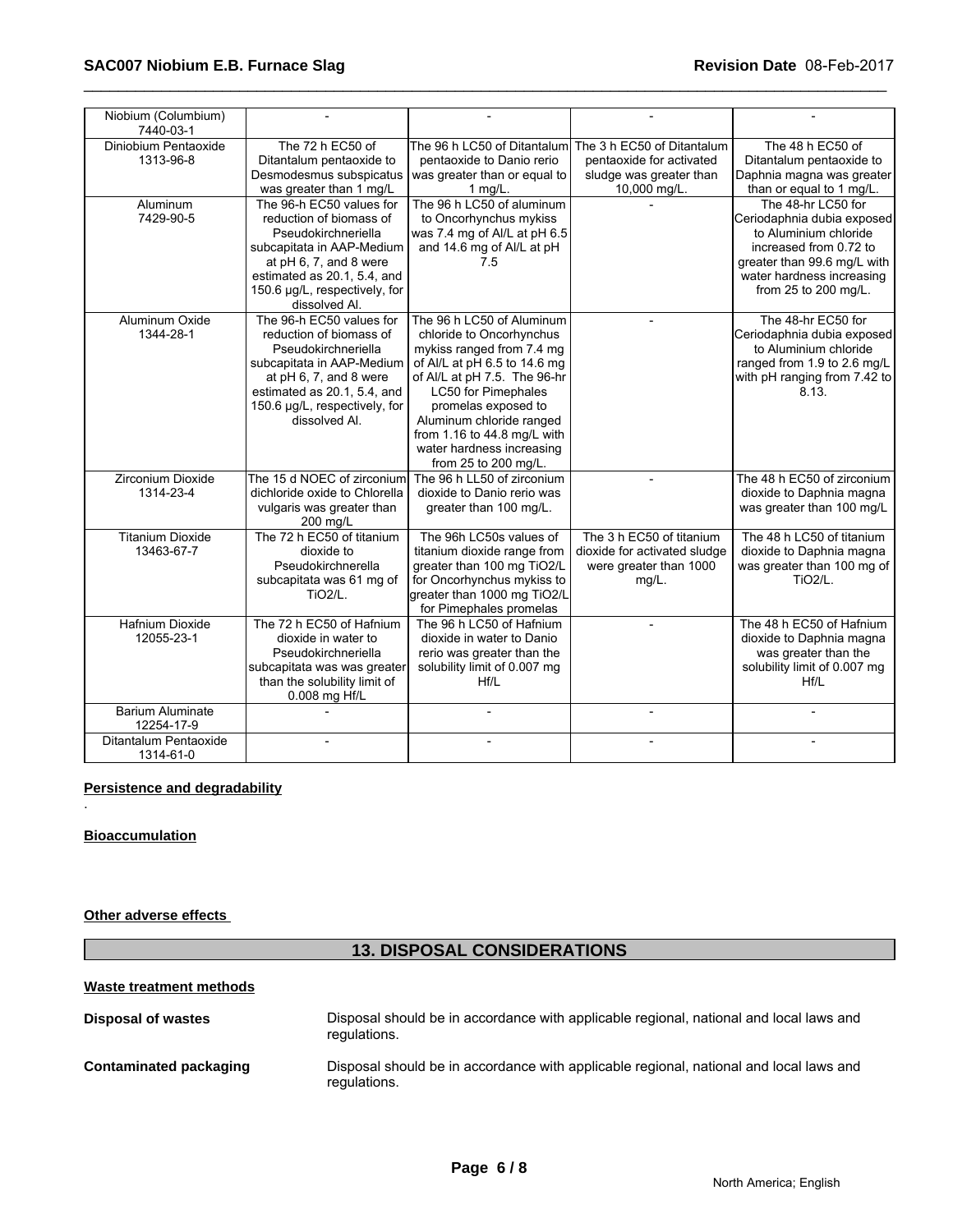This product contains one or more substances that are listed with the State of California as a hazardous waste.

# **14. TRANSPORT INFORMATION**

**DOT** Not regulated

# **15. REGULATORY INFORMATION**

| International Inventories |            |
|---------------------------|------------|
| <b>TSCA</b>               | Complies   |
| <b>DSL/NDSL</b>           | Complies   |
| <b>EINECS/ELINCS</b>      | Not Listed |
| <b>ENCS</b>               | Not Listed |
| <b>IECSC</b>              | Complies   |
| <b>KECL</b>               | Not Listed |
| <b>PICCS</b>              | Not Listed |
| <b>AICS</b>               | Not Listed |

#### **Legend:**

**TSCA** - United States Toxic Substances Control Act Section 8(b) Inventory

**DSL/NDSL** - Canadian Domestic Substances List/Non-Domestic Substances List

**EINECS/ELINCS** - European Inventory of Existing Chemical Substances/European List of Notified Chemical Substances

**ENCS** - Japan Existing and New Chemical Substances

**IECSC** - China Inventory of Existing Chemical Substances

**KECL** - Korean Existing and Evaluated Chemical Substances

**PICCS** - Philippines Inventory of Chemicals and Chemical Substances

**AICS** - Australian Inventory of Chemical Substances

#### **US Federal Regulations**

#### **SARA 313**

Section 313 of Title III of the Superfund Amendments and Reauthorization Act of 1986 (SARA). This product does not contain any chemicals which are subject to the reporting requirements of the Act and Title 40 of the Code of Federal Regulations, Part 372

| <b>Chemical</b><br>name                 | CAS No.           | …eiɑht-" | Values<br>⊺hreshold<br>. |
|-----------------------------------------|-------------------|----------|--------------------------|
| Aluminum<br>ററ<br>344ء<br>Oxide<br>-20- | റെ<br>344،<br>,,, | ٠.       |                          |

#### **SARA 311/312 Hazard Categories**

| Acute health hazard               | Nο |  |
|-----------------------------------|----|--|
| Chronic Health Hazard             | N٥ |  |
| Fire hazard                       | N٥ |  |
| Sudden release of pressure hazard | N٥ |  |
| Reactive Hazard                   | N٥ |  |

#### **CWA (Clean Water Act)**

This product does not contain any substances regulated as pollutants pursuant to the Clean Water Act (40 CFR 122.21 and 40 CFR 122.42)

#### **CERCLA**

This material, as supplied, does not contain any substances regulated as hazardous substances under the Comprehensive Environmental Response Compensation and Liability Act (CERCLA) (40 CFR 302) or the Superfund Amendments and Reauthorization Act (SARA) (40 CFR 355). There may be specific reporting requirements at the local, regional, or state level pertaining to releases of this material

#### **US State Regulations**

#### **California Proposition 65**

This product does not contain any Proposition 65 chemicals